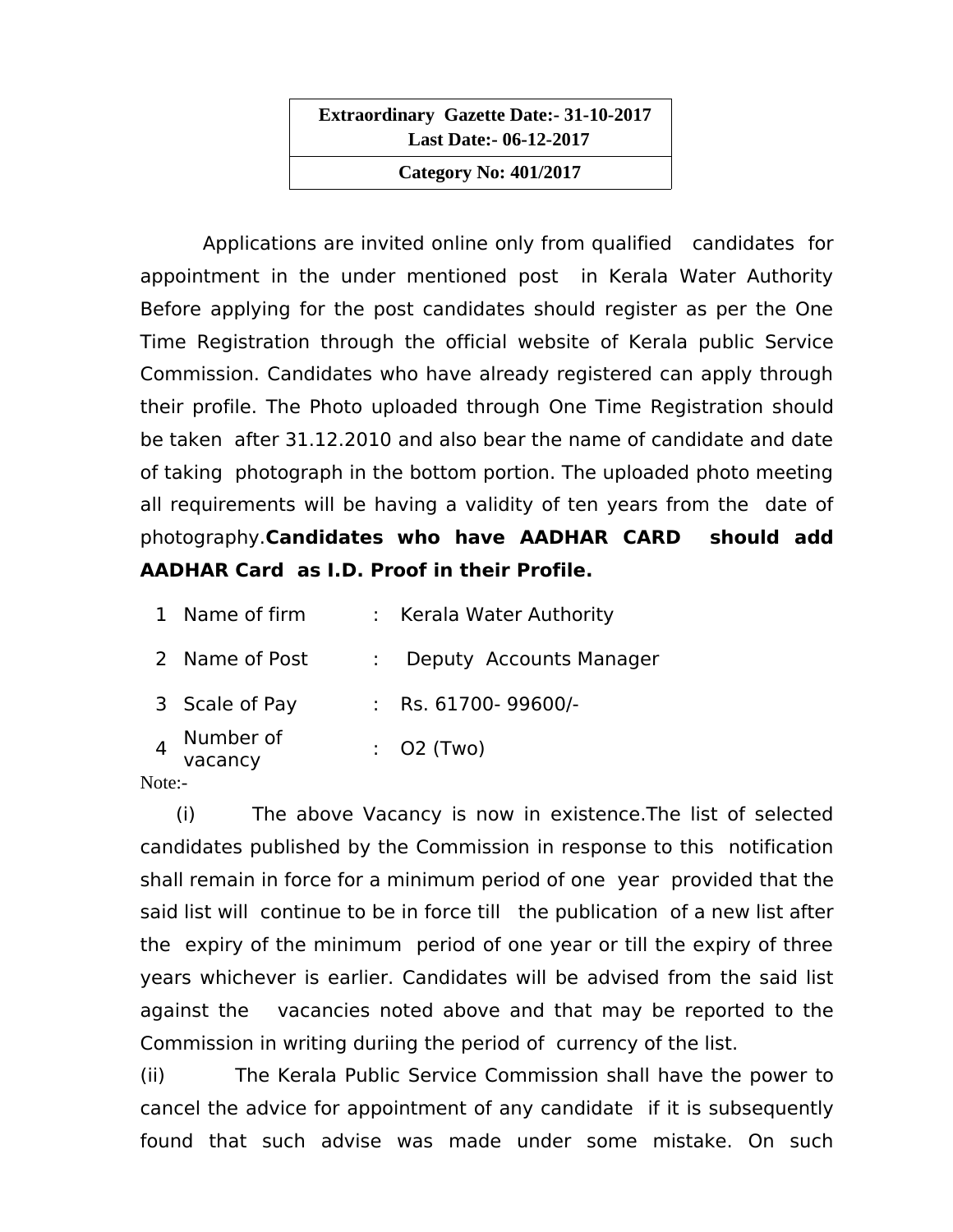cancellation, the Appointing Authority shall terminate the service of candidate, provided that, the cancellation of advice for appointment by the commission and subsequent termination of service of the candidate by the Appointing Authority shall be made within the period of his/ her probation or 240 days from the date of his /her joining duty whichever is earlier.

| Method of<br>Appointment | <b>Direct Recruitment</b> |
|--------------------------|---------------------------|
|                          |                           |

6 Age Limit : 18-36 "Only candidates born between 02.01.1981 and 01.01.1999 (both dates included) are eligible to apply for this post.(with usual relaxation to SC/ST, OBC)

> For Conditions regarding the age relaxations, please see para 2 of the General Conditions

- Note:- The Provisional hands worked for a minimum period of one year in the above concern will be given age relaxation to the extent of their provisional service put in subject to a maximum of five years from the upper age limit provided they were within the prescribed age limit on the date of their fiirst appointment. But the regular employees of the concern are not eligible for the above concession for further appointment. The provisional hands should obtain a certificate showing the period of their provisional service in the concern and shall produce the same as and when required by the Commission. It should be specified in the Certificate that they were not working in the regular service of the concern.
- 7. Qualifications:
	- (1) Associate member of the Institute of Chartered Accountant of India

**OR** Service Service Service Service Service Service Service Service Service Service Service Service Service Service Service Service Service Service Service Service Service Service Service Service Service Service Service S

- (2) Associate Membership of the Institute of Cost and works Accountants of India.
- Note:- Rule 10 (a)ii of Part II KS &SSR applicable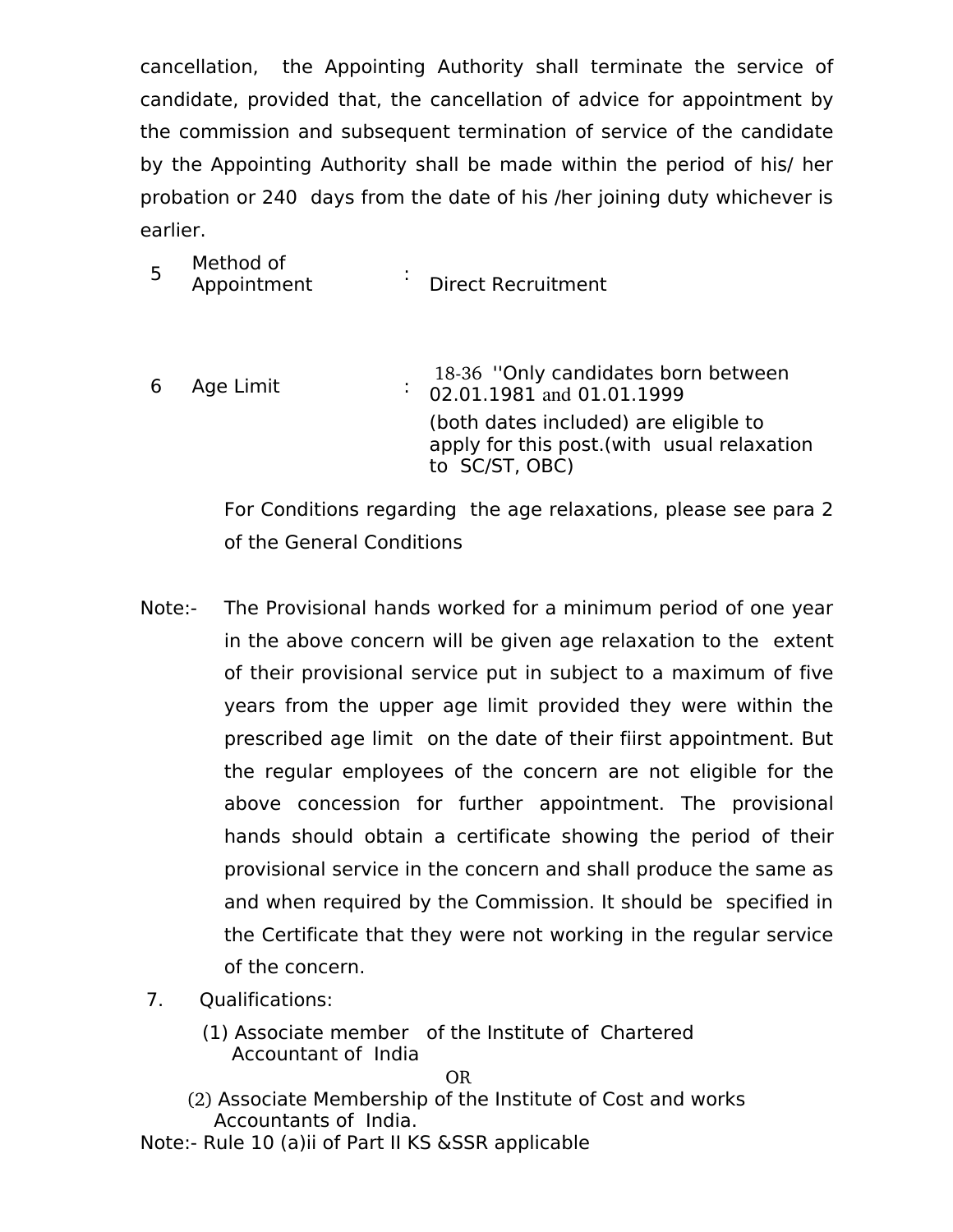8. Mode of submitting applications:

 Candidates must register as per 'ONE TIME REGISTRATION ' on the Official Website of Kerala Public Service Commission 'www.keralapsc.gov.in' before applying for the post. candidates who have registered can apply by logging in to their profile using their User-ID and password. Candidates shall click on the 'Apply Now' button of the respective post in the Notification link for a post. No application fee is required. Candidates can view and print the details in the profile by clicking the link Registration Card, if required. Candidates are responsible for the correctness of the personal information and secrecy of password.Before applying for a post Candidates must ensure correctness of the information in their profile. They must quote the User-ID for further communication with the commission. Application submitted is provisional and can not be deleted or altered after submission. Application will be summarily rejected. if non- compliance with the notification is found in due course of processing.Documents to prove Qualification,Experience community, age etc. have to be produced as and when called for.

## **9. Last date of receipt of applications:06-12-2017 Wednesday up to 12 midnight**

10. Address to which applications are to be sent: [www.keralapsc.gov.in](http://www.keralapsc.gov.in/)

- 11. (a) Sub paras 8,9,10,11 &13 of para 2 and para 6 and 7 of the General Conditions are not applicable to this selection
	- (b) The selection to the above concern will be subject to the rules and regulations made by them from time to time.

12. " If a Written/OMR/Online Test is conducted as part of this selection, Admission Ticket for eligible candidates will be made available in their profile for One Time Registration and the date of downloading will be